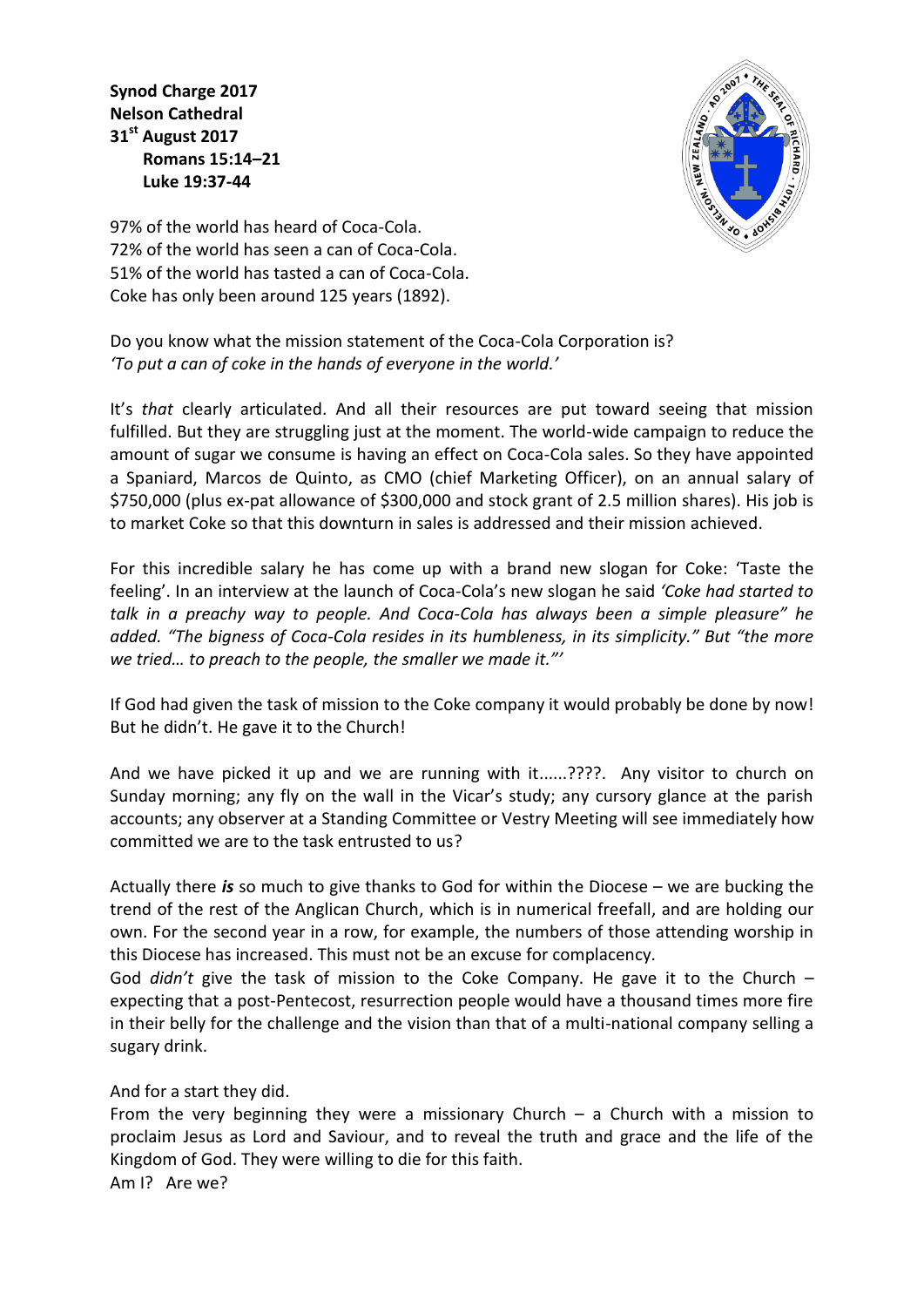As a Diocese we are committed to this orthodox faith – and I hope we will remain so. We have tried to be intentional and strategic, clearly articulating what we are called to do and how we go about doing it. But there is still something missing.

At this point I need to give just a little background.

Hilary and I have recently returned from Sabbatical, during which we went to the Alpha Leadership conference. It was brilliant – a packed Royal Albert Hall with overflow facilities at Holy Trinity Brompton a few blocks away (which was also full). Two of the speakers were profoundly moving but one turned me upside down. He was a marketing specialist and author – a motivational speaker on leadership.

He said that *'most leaders and corporations will always start by telling you what they do and how they do it. Very few will tell you (if they even know) why they do it.'*

*'However'*, he said, *'exceptional leaders and organisations always start with why. They paint a vision of the future that they are striving to create and how this motivates and inspires them – it's what gets them up in the morning'*.

And then he said that *'people are drawn to a 'why' rather than a 'what' and 'how.*'' The 'why' is what gives us the 'fire in the belly'.

This one talk turned my Sabbatical upside down.

It opened a floodgate of thoughts and emotions as I began to look at the many different aspects of my life and my ministry and ask why.

How clearly, simply and honestly could I answer?

This one session at the conference (and the subsequent workshop that we went to) has deeply impacted me and has made me determined, over the remainder of my time as Bishop, to focus on *why*, rather than *what* and *how*.

I think it offers an answer to that missing something I mentioned a few moments ago. If I reflect this onto our church's mission and ministry I believe that every single parish could tell us *what* it is that they do. Many have a clear mission statement that does exactly that. Some are even more strategic and can define *how* they intend to go about achieving the what. These parishes, by the way, are all growing!

If you asked me, for example, **what** our mission is, I'd probably refer you to the Great Commission of Matthew 28 and tell you that what we are called to do is make disciples. If you asked me **how** we do what we do**,** I might try and describe how Jesus discipled the twelve, or how Paul mentored Timothy and how we are building an intentional mentoring programme around this model. So, I could give you the '*what'* and '*how'* of mission, but there is that even more important question, either overlooked or ignored, and that is, '*Why*!' Why Mission? Why are we doing what we do?

Again I could answer by going back to the Great Commission and say, "because Jesus commanded it". Sounds a bit more like a sense of duty rather than a motivating fire in the belly. Or I could draw your attention to Luke 10 and say that we do Mission because we follow the example of Jesus who sent 72 followers out in pairs to visit every town where he was about to go.

They are valid and biblical answers to the question of why we do mission and may lead some of you to get inspired and involved in supporting the Church's mission. But as I began to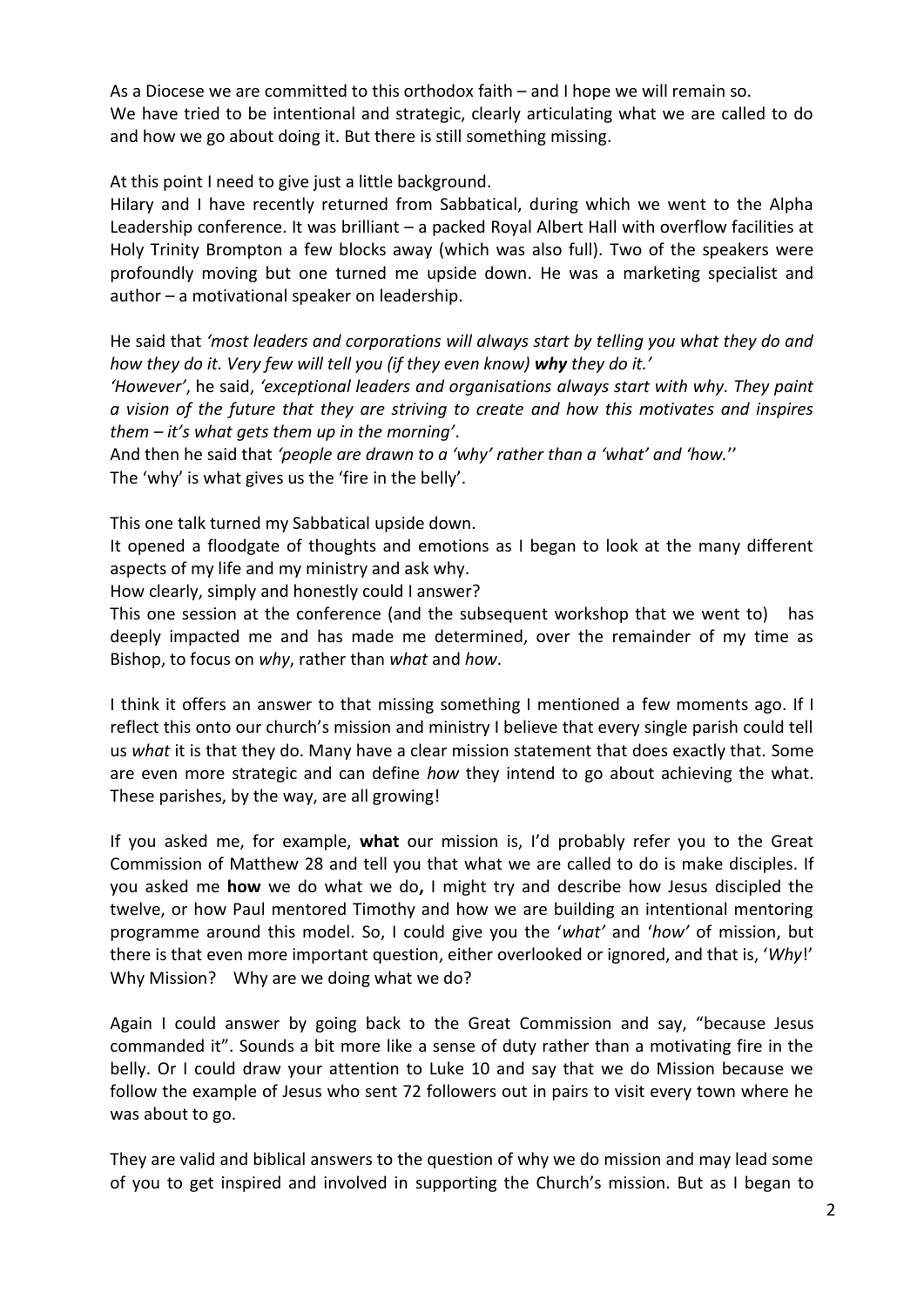wrestle with this question in my own life and ministry I was drawn back to another verse that gives a much simpler answer to this question and leads to a broader, more expansive foundation for our mission and ministry – one little verse from Luke's gospel that has become profoundly significant for me over these past weeks.

Luke 19:41 – '*As he* (Jesus) *approached Jerusalem and saw the city, he wept over it.'*

It is a verse that comes directly after what the Bible describes as 'The triumphal entrance into Jerusalem,' and immediately before he drives out the money changes from the temple.

Jesus wasn't weeping because of what he knew he would experience – the arrest, the trial, the abandonment, death. He was weeping over Jerusalem.

Here in front of him is the city that had been created to the glory of God. It was a city glorified in the Psalms. Psalm 122, for example -

*Psalm 122*

*I rejoiced with those who said to me, "Let us go to the house of the LORD." Our feet are standing in your gates, O Jerusalem.*

*Jerusalem is built like a city that is at unity in itself. That is where the tribes go up the tribes of the LORD to praise the name of the LORD......*

*Pray for the peace of Jerusalem: "May those who love you be secure. May there be peace within your walls and security within your citadels."*

A city exalted by the prophets -

Isaiah 2:3

*Many people will come and say, "Come, let us go up to the mountain of the Lord, to the temple of the God of Jacob. He will teach us his ways, so that we may walk in his paths." The law will go out from Zion, the word of the Lord from Jerusalem.*

It was God's plan that Jerusalem be a light to the nations all around it because of the peace and the joy of those who lived there under the shadows of His wings.

But that's not what Jesus saw as he looked down over the city. He saw a city that, politically, was under the rule of Rome - a pagan empire that was in its last stages of decay (with assassinations at the highest level). He saw a city that, spiritually, was led by a 'religious elite' who were appointed by Rome: Priests who lived an incredibly lavish lifestyle through the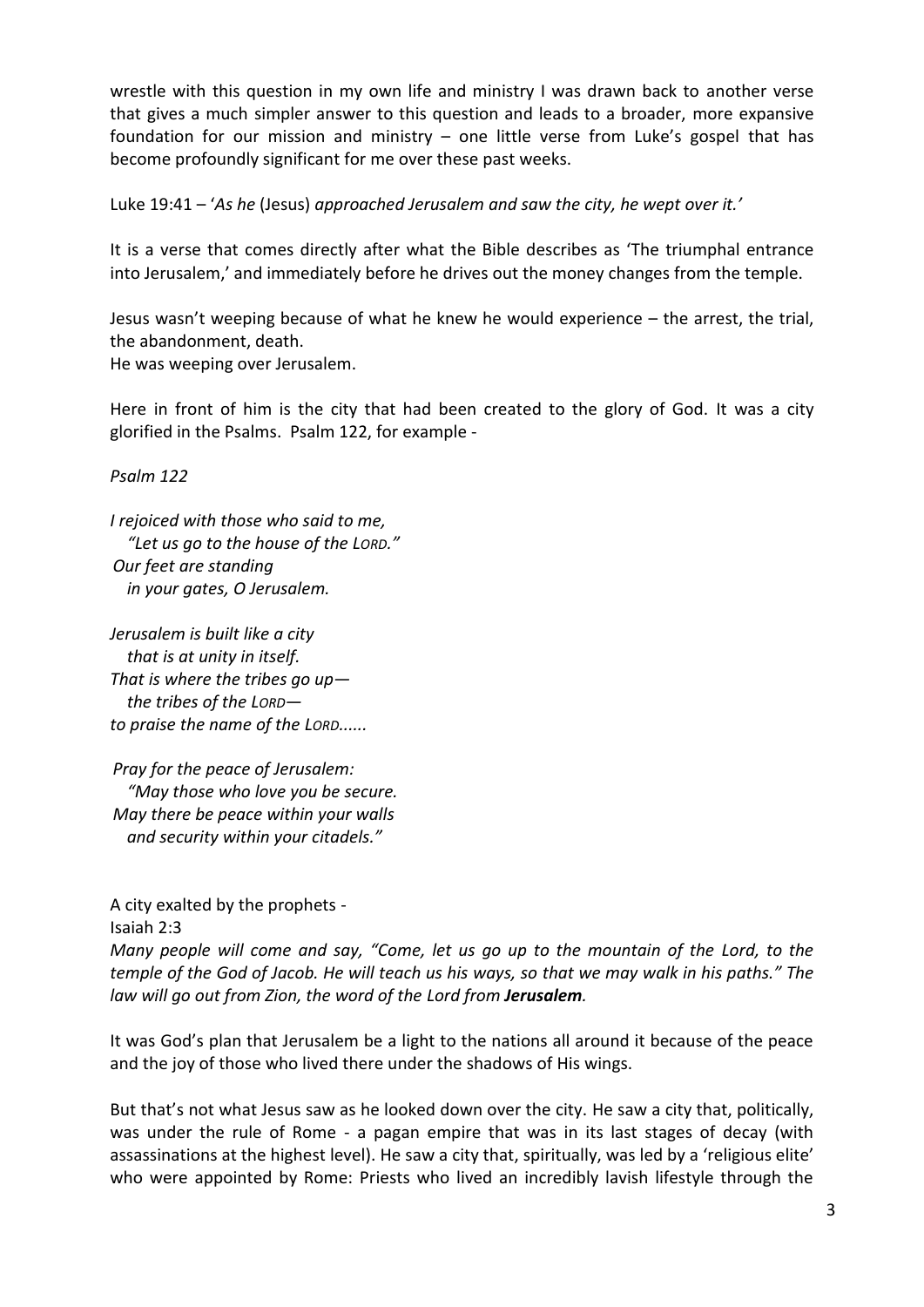temple taxes they imposed on people. And Pharisees, who, in Jesus' own words, '*give God a tenth of all their mint and other garden herbs but who neglect justice and the love of God.'* Jesus wept as he looked over the city.

In the midst of his tears he said, *If you, even you, had only known on this day what would bring you peace – but now it is hidden from your eyes.'*

This was not new for Jesus. In Mark chapter 6, his heart ached with compassion when he saw the crowd approaching him because they 'looked like sheep without a shepherd'. He wept with Mary at the death of her brother Lazarus. He groaned in his love for the rich young ruler who turned his back on Jesus and walked away, and he wept as he rode into Jerusalem when he saw how far the city had fallen. Jesus could have turned his back on the city when he looked down over it – gone back the way he had come – but he didn't. He continued on into the city – into betrayal, arrest and crucifixion.

Why?

Because *'God so loved the world that he gave his only Son that whoever believes in him should not perish but have eternal life. For God did not send his Son into the world to condemn the world, but to save the world through Him.'*

We look out over God's beautiful creation and see the exploitation, degradation, manipulation, starvation, isolation, sexualisation, polarisation and pollution. Do we weep as Jesus wept? How do we respond?

A few weeks ago as I was putting the first thoughts of this message down on paper terrible winds were causing damage in the lower North Island and heavy snow was trapping travellers and isolating communities throughout the north and south islands - Kaikoura was once again cut off. And yet over in Nelson we were sheltered from all of it – no wind, no rain, and no snow just a lovely peaceful day.

I found myself wondering if this is a reflection of the church - a nice little Sunday thing that offers an oasis of peace from the storms that rage all around us: a place of shelter rather than a place of challenge. I certainly think that, at the institutional level, it's a church that spends so much time and energy majoring on the minors while the world is going to hell in a handcart!

For example, in October of 1917, in St Petersburg, Lenin began his Bolshevik uprising that led to the Russian revolution. In the same week, 500 miles away in Moscow, the Orthodox Church was locked in bitter debate over what liturgical colour to wear. The Russian Orthodox Church had become totally unaware of, or irrelevant to, or isolated from, what was happening in the world beyond them, that they had lost the ability or the opportunity to make a difference. They don't seem to have been weeping for their nation.

The Church no longer has a privileged position within society from which it can influence public opinion. Not in terms of our words or our public press releases. Simple words and official statements are not enough to address the huge issues facing God's world and our humanity – global warming for example. Humanity's lust for more – Western greed – has seen us pollute the atmosphere to such an extent that global warming is a reality that we now have to live with. We can lobby for reduction in carbon emissions but the damage has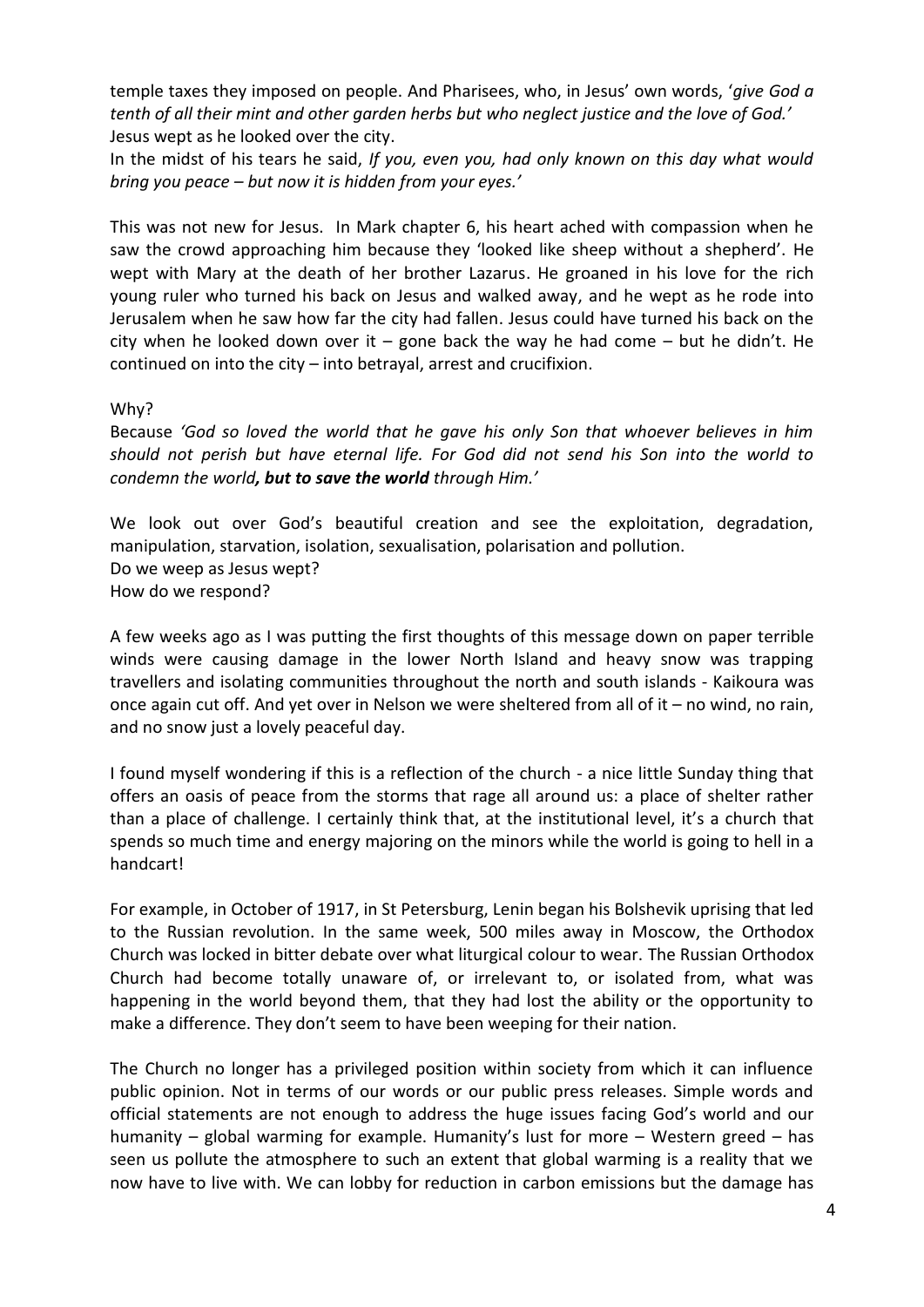already been done; sea levels are rising, climate patterns are changing and storms will continue to grow in strength and we will see the extremes of cold, wet and heat increasing.

We can't address global warming unless we address the issue of human greed. And we can't address human greed without the transformation of the human heart. I wish Paul had added this to his command in Romans that we 'be transformed by the renewing of your mind' *and your heart.* Human greed has polluted our waterways and turned our oceans into lakes of plastic and its human greed that stops us addressing poverty in the world.

And putting a can of coke in the hands of every person isn't going to cut it!

In the time I have been talking tonight - around 15 minutes – 90 people will have died from starvation: six people every single minute and most of them would have been children. And yet new research from the States (for example) shows that almost a half of all US food produce is thrown away because it is not perfect  $-$  it is blemished in some way. The environmental protection agency says that discarded food is the single biggest component in US landfills and incinerators – 60 million tons of food every year. The volume might be different here, but the reality is the same.

The Old Testament prophets would tell us that God weeps over his world just as Jesus wept over Jerusalem. Through his tears, Jesus continued the journey into Jerusalem - to the cross which, as John's Gospel tells us, is not the place of God's judgement, but of God's redemption of the world.

And it is still the only answer to the problems facing our world. But are we willing to be part of the answer by the way we live the faith we proclaim?

Sadly there is a new religion rapidly growing in the West that fills the gap left by a declining Christianity. It is a religion that reflects the values of this emerging society. It is very attractive because it has no shape, no churches, no structure, and no commitment. In this new religion everything centres on the individual  $-$  the individual who has become the centre of the universe – everything revolves around 'me'. Individual rights and freedoms are the symbols of the new worship. Food and sex have become, within this religion, the ultimate spiritual experiences. And the acquisition of things has become the sign of our 'blessing.'

Are we aware of how the tentacles of this new faith have crept into Western Christianity – and into our homes, our families, our marriages....?

As I asked myself the 'why' question, I found the answer, for me, in this little verse that I have teased out tonight. And the more I have reflected on it during these past weeks, the more convinced I am that its only when we find ourselves weeping for the world – and for the Church – that we discover the focus, the motivation (and the passion) to make a difference.

As the Diocese of Nelson we'll continue to speak into the issues that confront us. But more effective than any words, will be the lives we live and the example of our communities of faith; our parishes.